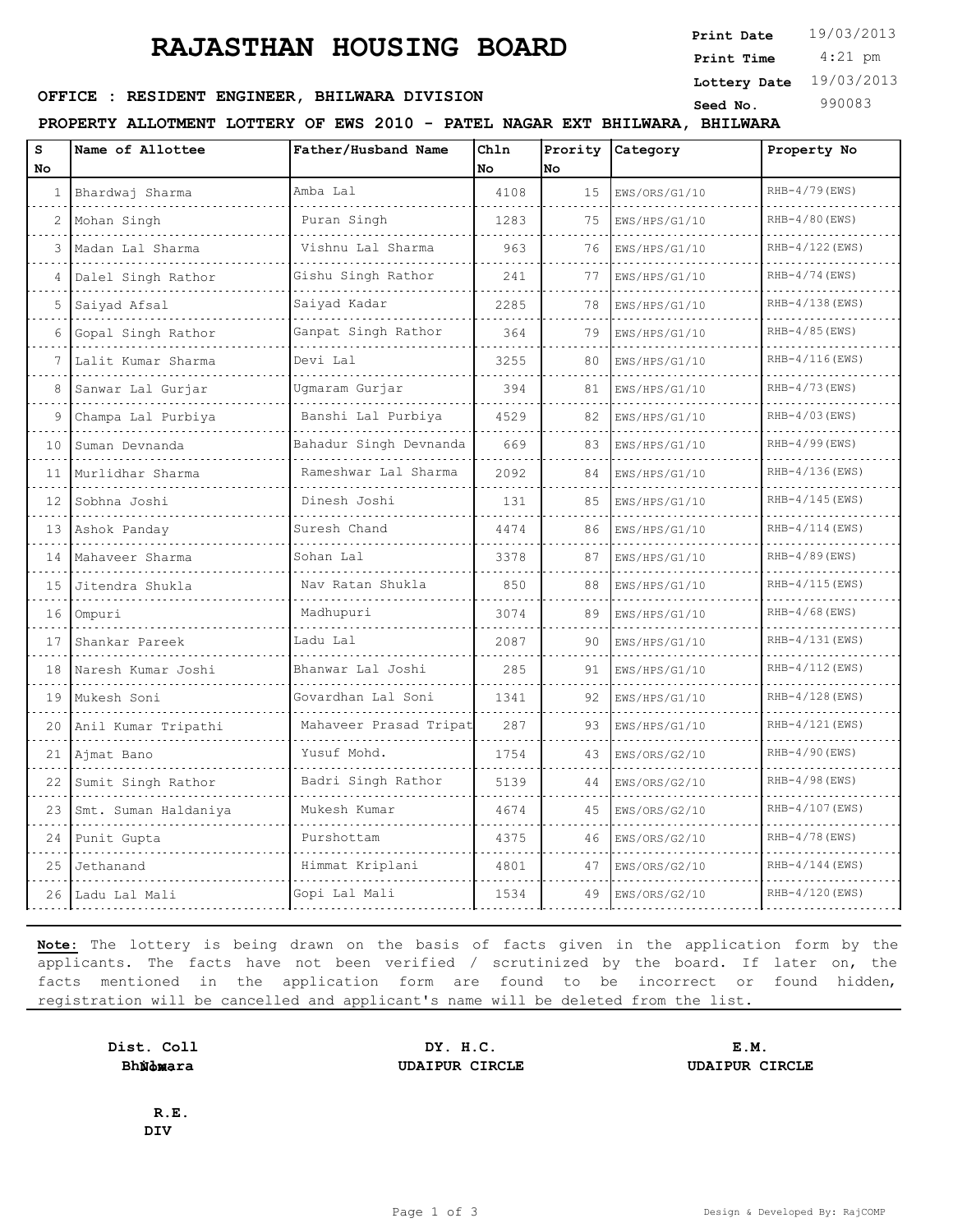# **RAJASTHAN HOUSING BOARD**

 4:21 pm **Print Date**  $19/03/2013$ **Print Time**

**Lottery Date** 19/03/2013

### **SEED OFFICE : RESIDENT ENGINEER, BHILWARA DIVISION Seed No.** 990083

**PROPERTY ALLOTMENT LOTTERY OF EWS 2010 - PATEL NAGAR EXT BHILWARA, BHILWARA**

| s<br>No | Name of Allottee                             | Father/Husband Name        | Chln<br>No | Prority<br>No. | Category      | Property No          |
|---------|----------------------------------------------|----------------------------|------------|----------------|---------------|----------------------|
| 27      | Sunil Rajput                                 | Gajendra Singh             | 4455       | 50             | EWS/ORS/G2/10 | RHB-4/100 (EWS)      |
| 28      | Kani Ram                                     | Jagu Gurjar                | 4176       | 51             | EWS/ORS/G2/10 | .<br>RHB-4/132 (EWS) |
| 29      | Dinesh Kumar Pandiya                         | Hagesha Lal                | 4866       | 52             | EWS/ORS/G2/10 | RHB-4/86(EWS)        |
| 30      | Rajmal Sunar                                 | Goverdhan Lal Sunar        | 484        | 53             | EWS/ORS/G2/10 | $RHB-4/02$ (EWS)     |
| 31      | AannaRaj Ranka                               | .<br>Lal Chandra Ranka     | 2197       | 54             | EWS/ORS/G2/10 | $RHB-4/72$ (EWS)     |
| 32      | Babalu Gagrani                               | Narayan                    | 4092       | 56             | EWS/ORS/G2/10 | RHB-4/108 (EWS)      |
| 33      | Dinesh kumar Parasarr                        | Kailash Chand Parasa       | 3300       | 57             | EWS/ORS/G2/10 | RHB-4/109 (EWS)      |
| 34      | Smt. Sita Devi                               | Laxmi Narayan Vaishnav     | 2624       | 58             | EWS/ORS/G2/10 | $RHB-4/81$ (EWS)     |
| 35      | Hanuman Singh Bhati                          | Gopal Singh                | 1363       | 59             | EWS/ORS/G2/10 | $RHB-4/143$ (EWS)    |
| 36      | Sikandar                                     | Mohhamad Husain            | 4023       | 60             | EWS/ORS/G2/10 | RHB-4/75 (EWS)       |
| 37      | Ratan Lal Sain                               | Madan Lal Sain             | 2207       | 61             | EWS/ORS/G2/10 | $RHB-4/83$ (EWS)     |
| 38      | Gopi Lal Suthar                              | Kishan Lal Suthar          | 4427       | 63             | EWS/ORS/G2/10 | RHB-4/82 (EWS)       |
| 39      | Smt. Manju Gurjar                            | Kamal Singh Gurjar         | 1502       | 64             | EWS/ORS/G2/10 | RHB-4/88 (EWS)       |
| 40      | Shankar Lal Vishnoi                          | Mohan Lal Vishnoi          | 1410       | 65             | EWS/ORS/G2/10 | RHB-4/127 (EWS)      |
| 41      | Bhanwar Lal Pareek                           | Kalyan Mal Pareek          | 2359       | 49             | EWS/HPS/G2/10 | RHB-4/106 (EWS)      |
| 42      | Raman Jha                                    | Akitanand                  | 3274       | 50             | EWS/HPS/G2/10 | RHB-4/111 (EWS)      |
| 43      | Lokesh Kumar Pareek<br>dia dia dia dia dia . | Satya Narayan Purohit      | 2750       | 52             | EWS/HPS/G2/10 | $RHB-4/110$ (EWS)    |
| 44      | Shyam Singh Solanki                          | Banshi Lal                 | 4347       | 53             | EWS/HPS/G2/10 | RHB-4/93 (EWS)       |
| 45      | Narendra Goyal                               | Subhash Chandra Goyal<br>. | 4081       | 54             | EWS/HPS/G2/10 | RHB-4/118 (EWS)      |
| 46      | Prafful Kumar Mohanti                        | Ghalu Mohanti              | 3215       | 55             | EWS/HPS/G2/10 | $RHB-4/69$ (EWS)     |
| 47      | Kailash Choudhary                            | Bheru Lal                  | 1566       | 56             | EWS/HPS/G2/10 | RHB-4/130 (EWS)      |
| 48      | Sanwarmal Vaishnav                           | Unkar Das Vaishnav         | 803        | 57             | EWS/HPS/G2/10 | RHB-4/97 (EWS)       |
| 49      | Sumitra                                      | Azad Vishnoi               | 4354       | 58             | EWS/HPS/G2/10 | $RHB-4/71$ (EWS)     |
| 50      | Kailash Pareek                               | Late Sh. Nand Lal          | 2272       | 59             | EWS/HPS/G2/10 | $RHB-4/94$ (EWS)     |
| 51      | Yogesh Kumar Ththera                         | Babu Lal Ththera<br>.      | 610        | 60             | EWS/HPS/G2/10 | RHB-4/95 (EWS)       |
|         | 52 Akshy Kumar Dasora                        | Satyanarayan Dasora        | 2478       | 61             | EWS/HPS/G2/10 | $RHB-4/135$ (EWS)    |

**Note:** The lottery is being drawn on the basis of facts given in the application form by the applicants. The facts have not been verified / scrutinized by the board. If later on, the facts mentioned in the application form are found to be incorrect or found hidden, registration will be cancelled and applicant's name will be deleted from the list.

**Dist. Coll BhNdmara** 

**DY. H.C. E.M. Bhilwara UDAIPUR CIRCLE UDAIPUR CIRCLE**

**R.E. DIV**